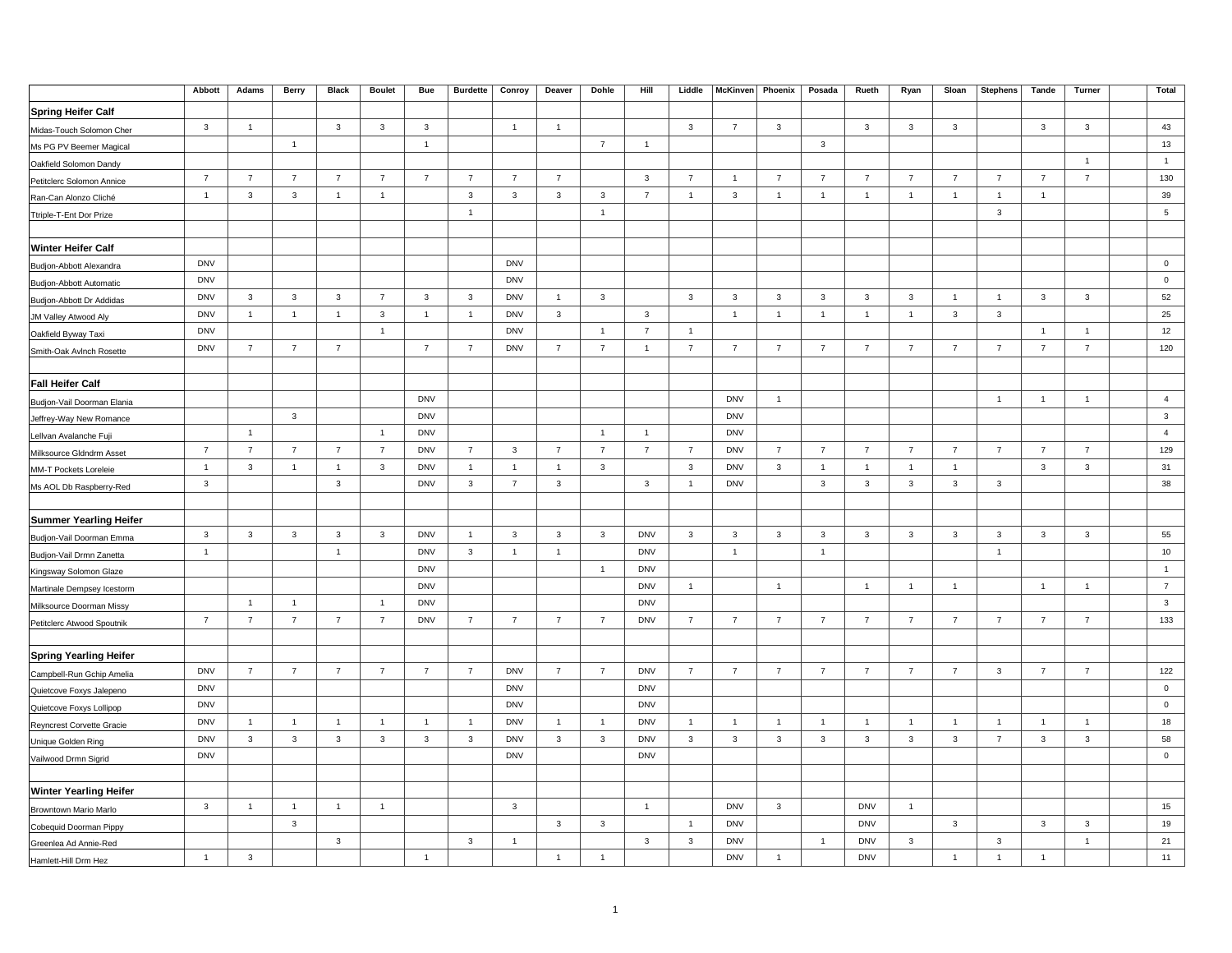| Ridge-Field Atlanta             |                         |                |                |                | $\overline{7}$ | 3              | $\overline{1}$ |                |                |                |                |                | <b>DNV</b>     |                | $\mathbf{3}$            | <b>DNV</b>     |                         |                |                |                |                | 14              |
|---------------------------------|-------------------------|----------------|----------------|----------------|----------------|----------------|----------------|----------------|----------------|----------------|----------------|----------------|----------------|----------------|-------------------------|----------------|-------------------------|----------------|----------------|----------------|----------------|-----------------|
| Rosedale Catch A Glimpse        | $\overline{7}$          | $\overline{7}$ | $\overline{7}$ | $\overline{7}$ | $\mathbf{3}$   | $\overline{7}$ | $\overline{7}$ | $\overline{7}$ | $\overline{7}$ | $\overline{7}$ | $\overline{7}$ | $\overline{7}$ | <b>DNV</b>     | $\overline{7}$ | $\overline{7}$          | <b>DNV</b>     | $\overline{7}$          | $\overline{7}$ | $\overline{7}$ | $\overline{7}$ | $\overline{7}$ | 129             |
|                                 |                         |                |                |                |                |                |                |                |                |                |                |                |                |                |                         |                |                         |                |                |                |                |                 |
| <b>Fall Yearling</b>            |                         |                |                |                |                |                |                |                |                |                |                |                |                |                |                         |                |                         |                |                |                |                |                 |
| Aleah Millen Naughty Surprise   | $\overline{7}$          | $\overline{7}$ | $\mathbf{3}$   | $\overline{7}$ | $\overline{7}$ | $\overline{7}$ | $\overline{1}$ | $\mathbf{3}$   | $\overline{7}$ | $\overline{7}$ | $\mathbf{3}$   | $\mathbf{3}$   | $\overline{7}$ | $\overline{7}$ | $\mathbf{3}$            | $\overline{7}$ | $\overline{7}$          | $\mathbf{3}$   | $\overline{7}$ | $\overline{7}$ | $\overline{7}$ | 117             |
| Golden-Oaks Line Em Up          | $\overline{1}$          |                |                |                |                |                |                |                |                |                |                |                |                |                |                         |                |                         |                |                |                |                | $\overline{1}$  |
| Petitclerc McCutchen Sky        |                         |                | $\overline{7}$ | $\mathbf{3}$   |                | $\mathbf{3}$   | $\overline{7}$ | $\overline{7}$ | $\mathbf{3}$   |                | $\overline{7}$ | $\overline{7}$ |                | $\mathbf{3}$   | $\overline{7}$          |                | $\mathbf{3}$            | $\overline{7}$ |                |                | $\overline{1}$ | 65              |
| Plum-Line Attic Atlee           |                         | $\overline{1}$ |                |                | 3              |                | $\mathbf{3}$   | $\overline{1}$ |                | $\mathbf{3}$   | $\overline{1}$ |                | 3              |                |                         | 3              |                         |                | 3              | $\overline{1}$ |                | 22              |
| Ruann Doorman Jean 55162        | $\overline{\mathbf{3}}$ | $\mathbf{3}$   | $\overline{1}$ | $\overline{1}$ | $\overline{1}$ | $\overline{1}$ |                |                | $\overline{1}$ | $\mathbf{1}$   |                | $\overline{1}$ | $\overline{1}$ | $\overline{1}$ | $\overline{1}$          | $\overline{1}$ | $\overline{1}$          | $\mathbf{1}$   | $\overline{1}$ | $\mathbf{3}$   | 3              | 26              |
| Stranshome Barbwire Emmy        |                         |                |                |                |                |                |                |                |                |                |                |                |                |                |                         |                |                         |                |                |                |                | $\mathbf 0$     |
|                                 |                         |                |                |                |                |                |                |                |                |                |                |                |                |                |                         |                |                         |                |                |                |                |                 |
| <b>Milking Yearling</b>         |                         |                |                |                |                |                |                |                |                |                |                |                |                |                |                         |                |                         |                |                |                |                |                 |
| Budjon-Vail Atw Stylish         |                         |                |                |                |                |                |                |                |                |                |                |                |                |                |                         | <b>DNV</b>     |                         |                |                |                | $\mathbf{1}$   | $\overline{1}$  |
| Damestar Doorman Brandy         | $\overline{1}$          | $\overline{1}$ |                | $\mathbf{3}$   | $\mathbf{1}$   | $\mathbf{3}$   | $\mathbf{3}$   | 3              | $\overline{1}$ | $\mathbf{3}$   | $\mathbf{3}$   | $\overline{1}$ | $\overline{1}$ | $\overline{1}$ | $\overline{1}$          | <b>DNV</b>     | $\overline{\mathbf{3}}$ | $\overline{1}$ | $\mathbf{3}$   | $\overline{1}$ |                | 34              |
| Ms Smith-Oak Pw D Maggie        |                         |                | $\overline{1}$ | $\overline{1}$ |                |                |                | $\mathbf{1}$   |                |                |                |                |                |                |                         | <b>DNV</b>     |                         |                | $\overline{1}$ |                |                | $\overline{4}$  |
| Oakfield Doorman Cameron        |                         |                |                |                |                |                |                |                |                |                |                |                |                |                |                         | <b>DNV</b>     |                         |                |                |                |                | $\mathbf 0$     |
| Rosedale AcheiversLegacy        | $\overline{7}$          | $\overline{7}$ | $\overline{7}$ | $\overline{7}$ | $\overline{7}$ | $\overline{7}$ | $\overline{7}$ | $\overline{7}$ | $\overline{7}$ | $\overline{7}$ | $\overline{7}$ | $\overline{7}$ | $\overline{7}$ | $\overline{7}$ | $\overline{7}$          | <b>DNV</b>     | $\overline{7}$          | $\overline{7}$ | $\overline{7}$ | $\overline{7}$ | $\overline{7}$ | 140             |
| Skycrest Atwood Diamond         | $\overline{\mathbf{3}}$ | $\mathbf{3}$   | $\mathbf{3}$   |                | $\mathbf{3}$   | $\overline{1}$ | $\overline{1}$ |                | $\mathbf{3}$   | $\mathbf{1}$   | $\overline{1}$ | $\mathbf{3}$   | $\mathbf{3}$   | $\mathbf{3}$   | $\mathbf{3}$            | <b>DNV</b>     | $\overline{1}$          | $\mathbf{3}$   |                | $\mathbf{3}$   | $\mathbf{3}$   | 41              |
|                                 |                         |                |                |                |                |                |                |                |                |                |                |                |                |                |                         |                |                         |                |                |                |                |                 |
| Jr. 2-Year-Old                  |                         |                |                |                |                |                |                |                |                |                |                |                |                |                |                         |                |                         |                |                |                |                |                 |
| <b>Berautec Gold Fanta</b>      | <b>DNV</b>              |                |                |                |                | <b>DNV</b>     |                |                |                |                |                |                | <b>DNV</b>     |                |                         |                |                         |                | <b>DNV</b>     |                |                | $\overline{0}$  |
| Comestar Holiday Goldwyn        | <b>DNV</b>              |                |                |                |                | <b>DNV</b>     |                |                |                |                |                |                | <b>DNV</b>     |                |                         |                |                         |                | <b>DNV</b>     |                |                | $\mathsf 0$     |
| Erbacres Snapple Shakira        | <b>DNV</b>              | $\overline{1}$ | $\overline{1}$ | $\mathbf{3}$   | 3              | <b>DNV</b>     | $\overline{7}$ | $\overline{7}$ | $\mathbf{3}$   |                | $\overline{7}$ |                | <b>DNV</b>     |                | $\overline{7}$          | $\overline{7}$ |                         | $\overline{1}$ | <b>DNV</b>     |                |                | 47              |
| Ms Legendholm Hez Hope          | <b>DNV</b>              |                |                |                |                | <b>DNV</b>     |                |                |                | $\mathbf{3}$   |                | $\overline{1}$ | <b>DNV</b>     | $\overline{1}$ |                         |                | $\overline{1}$          |                | <b>DNV</b>     | $\overline{1}$ | $\overline{1}$ | 8               |
| R-M Atwood Brenda               | <b>DNV</b>              | $\overline{7}$ | $\mathbf{3}$   | $\overline{7}$ | $\mathbf{1}$   | <b>DNV</b>     | $\overline{1}$ | $\mathbf{3}$   | $\overline{7}$ | $\overline{7}$ | $\mathbf{3}$   | $\overline{7}$ | <b>DNV</b>     | $\overline{7}$ | $\mathbf{1}$            | $\mathbf{3}$   | $\overline{7}$          | $\overline{7}$ | <b>DNV</b>     | $\overline{7}$ | $\overline{7}$ | 85              |
| Unique Dempsey Cheers           | <b>DNV</b>              | 3              | $\overline{7}$ | $\overline{1}$ | $\overline{7}$ | <b>DNV</b>     | $\mathbf{3}$   | $\mathbf{1}$   | $\overline{1}$ | $\overline{1}$ | $\overline{1}$ | $\mathbf{3}$   | <b>DNV</b>     | $\mathbf{3}$   | $\mathbf{3}$            | $\mathbf{1}$   | $\overline{\mathbf{3}}$ | $\mathbf{3}$   | <b>DNV</b>     | 3              | $\mathbf{3}$   | 47              |
|                                 |                         |                |                |                |                |                |                |                |                |                |                |                |                |                |                         |                |                         |                |                |                |                |                 |
| Sr. 2-Year-Old                  |                         |                |                |                |                |                |                |                |                |                |                |                |                |                |                         |                |                         |                |                |                |                |                 |
| Arethusa Daryl Sienna           |                         | $\overline{1}$ | 3              | <b>DNV</b>     | $\overline{7}$ | <b>DNV</b>     |                | $\mathbf{3}$   | <b>DNV</b>     | $\mathbf{1}$   | $\overline{1}$ |                | 3              | $\mathbf{1}$   | $\mathbf{1}$            | $\mathbf{1}$   | $\mathbf{1}$            | $\mathbf{1}$   |                |                | $\mathbf{1}$   | 25              |
| Ernest-Anthony Tamron           |                         |                |                | <b>DNV</b>     |                | <b>DNV</b>     |                |                | <b>DNV</b>     |                |                |                |                |                |                         |                |                         |                |                |                |                | $\pmb{0}$       |
| GEG Sid Madonna                 | $\overline{1}$          |                |                | <b>DNV</b>     |                | <b>DNV</b>     | $\overline{1}$ |                | <b>DNV</b>     |                |                | $\overline{1}$ |                |                |                         |                |                         |                | $\overline{1}$ | $\overline{1}$ |                | $5\phantom{.0}$ |
| Ms Apple Arrie                  | $\mathbf{3}$            | $\mathbf{3}$   | $\overline{1}$ | <b>DNV</b>     | $\overline{1}$ | <b>DNV</b>     | $\mathbf{3}$   | $\overline{1}$ | <b>DNV</b>     | $\mathbf{3}$   | $\mathbf{3}$   | $\mathbf{3}$   | $\overline{1}$ | $\mathbf{3}$   | $\overline{\mathbf{3}}$ | 3              | $\mathbf{3}$            | $\mathbf{3}$   | $\mathbf{3}$   | $\mathbf{3}$   | $\mathbf{3}$   | 46              |
| Ms Goldwyn Saturday             | $\overline{7}$          | $\overline{7}$ | $\overline{7}$ | <b>DNV</b>     | $\mathbf{3}$   | <b>DNV</b>     | $\overline{7}$ | $\overline{7}$ | <b>DNV</b>     | $\overline{7}$ | $\overline{7}$ | $\overline{7}$ | $\overline{7}$ | $\overline{7}$ | $\overline{7}$          | $\overline{7}$ | $\overline{7}$          | $\overline{7}$ | $\overline{7}$ | $\overline{7}$ | $\overline{7}$ | 122             |
| Vale-O-Skene Goldwyn Karmilla   |                         |                |                | <b>DNV</b>     |                | <b>DNV</b>     |                |                | <b>DNV</b>     |                |                |                |                |                |                         |                |                         |                |                |                |                | $\pmb{0}$       |
|                                 |                         |                |                |                |                |                |                |                |                |                |                |                |                |                |                         |                |                         |                |                |                |                |                 |
| Jr. 3-Year-Old                  |                         |                |                |                |                |                |                |                |                |                |                |                |                |                |                         |                |                         |                |                |                |                |                 |
| Idee Windbrook Lynzi            | $\mathbf{3}$            | $\mathbf{3}$   | $\mathbf{3}$   | $\mathbf{3}$   | $\overline{7}$ | <b>DNV</b>     | $\mathbf{3}$   | 3              | $\mathbf{3}$   | $\mathbf{3}$   | $\mathbf{3}$   | 3              | <b>DNV</b>     | 3              | $\overline{\mathbf{3}}$ | 3              | $\mathbf{3}$            | $\mathbf{3}$   | $\mathbf{3}$   | $\mathbf{3}$   | $\mathbf{3}$   | 61              |
| Knonaudale Orangecrush          |                         |                |                |                |                | <b>DNV</b>     |                |                |                |                | $\overline{1}$ |                | <b>DNV</b>     |                |                         |                |                         |                |                |                |                | $\overline{1}$  |
| Mida-Rich Recharge Rider        |                         |                |                |                |                | <b>DNV</b>     |                |                |                |                |                |                | <b>DNV</b>     |                |                         |                |                         |                |                |                |                | $\mathbf 0$     |
| Trefle Chassep Doorman          | $\overline{7}$          | $\overline{7}$ | $\overline{7}$ | $\overline{7}$ | 3              | <b>DNV</b>     | $\overline{7}$ | $\overline{7}$ | $\overline{7}$ | $\overline{7}$ | $\overline{7}$ | $\overline{7}$ | <b>DNV</b>     | $\overline{7}$ | $\overline{7}$          | $\overline{7}$ | $\overline{7}$          | $\overline{7}$ | $\overline{7}$ | $\overline{7}$ | $\overline{7}$ | 129             |
| Webb View Butterballs McCutchen |                         |                |                |                |                | <b>DNV</b>     |                |                |                |                |                |                | <b>DNV</b>     |                |                         |                |                         |                |                |                |                | $\mathbf 0$     |
| Willows-Edge Atwood Faith       | $\overline{1}$          | $\overline{1}$ | $\mathbf{1}$   | $\overline{1}$ | $\overline{1}$ | <b>DNV</b>     | $\overline{1}$ | $\overline{1}$ | $\overline{1}$ | $\mathbf{1}$   |                | $\overline{1}$ | <b>DNV</b>     | $\overline{1}$ | $\mathbf{1}$            | $\overline{1}$ | $\overline{1}$          | $\mathbf{1}$   | $\overline{1}$ | $\overline{1}$ | $\overline{1}$ | 18              |
|                                 |                         |                |                |                |                |                |                |                |                |                |                |                |                |                |                         |                |                         |                |                |                |                |                 |
| Sr. 3-Year-Old                  |                         |                |                |                |                |                |                |                |                |                |                |                |                |                |                         |                |                         |                |                |                |                |                 |
|                                 |                         |                |                |                |                |                |                |                |                |                |                |                |                |                |                         |                |                         |                |                |                |                |                 |
| Ack-Lee Dempsey Passion         | <b>DNV</b>              |                |                |                | <b>DNV</b>     |                |                | <b>DNV</b>     |                |                |                |                |                |                |                         |                |                         |                |                |                |                | $\mathbf 0$     |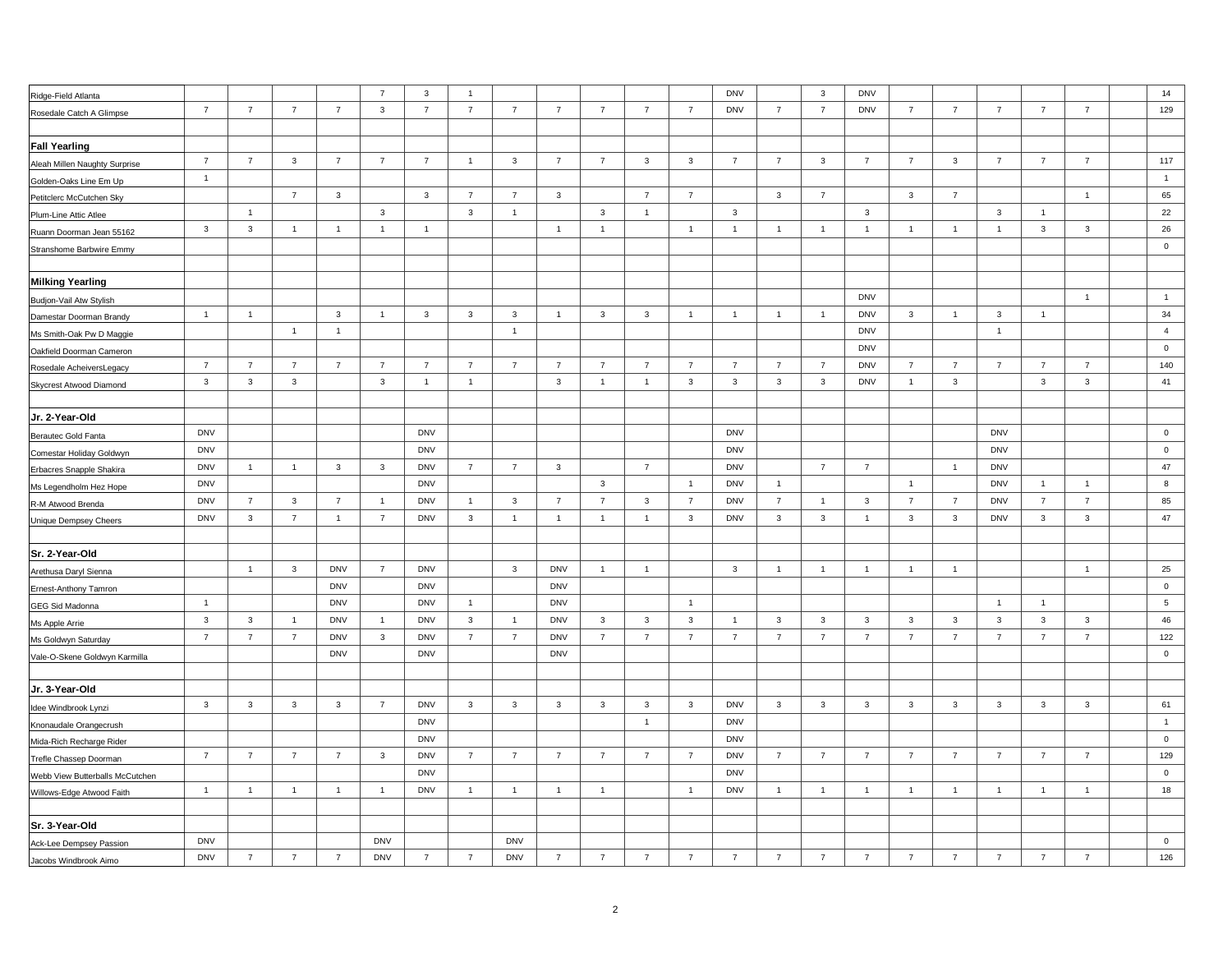|                                                  | <b>DNV</b>     | $\mathbf{1}$   |                         |                | <b>DNV</b>     |                |                | <b>DNV</b>     |                |                |                |                |                |                |                |                |                |                |                |                | $\mathbf{1}$   | $\overline{2}$ |
|--------------------------------------------------|----------------|----------------|-------------------------|----------------|----------------|----------------|----------------|----------------|----------------|----------------|----------------|----------------|----------------|----------------|----------------|----------------|----------------|----------------|----------------|----------------|----------------|----------------|
| Lingle Gold Freaky Girl                          | <b>DNV</b>     |                |                         |                | <b>DNV</b>     |                | $\overline{1}$ | <b>DNV</b>     |                |                | $\overline{1}$ |                | 3              |                |                |                |                |                |                |                |                | $\sqrt{5}$     |
| Pierstein Cicero Time Out                        | <b>DNV</b>     | 3              | $\overline{1}$          | 3              | <b>DNV</b>     | $\overline{1}$ |                | <b>DNV</b>     | $\mathbf{3}$   | $\mathbf{1}$   |                | $\mathbf{3}$   | $\mathbf{1}$   | $\mathbf{3}$   | $\mathbf{3}$   | 3              | $\mathbf{3}$   | 3              | $\overline{1}$ | $\mathbf{3}$   | $\mathbf{3}$   | 38             |
| <b>Skycrest Mincio Prickles</b>                  | <b>DNV</b>     |                | $\mathbf{3}$            | $\mathbf{1}$   | <b>DNV</b>     | $\mathbf{3}$   | $\mathbf{3}$   | <b>DNV</b>     | $\overline{1}$ | $\mathbf{3}$   | $\mathbf{3}$   | $\overline{1}$ |                | $\overline{1}$ | $\mathbf{1}$   | $\mathbf{1}$   | $\overline{1}$ | $\overline{1}$ | $\mathbf{3}$   | $\overline{1}$ |                | 27             |
| Sunny Plains Dempsey Laurel                      |                |                |                         |                |                |                |                |                |                |                |                |                |                |                |                |                |                |                |                |                |                |                |
| 4-Year-Old                                       |                |                |                         |                |                |                |                |                |                |                |                |                |                |                |                |                |                |                |                |                |                |                |
|                                                  | $\overline{1}$ |                | $\overline{1}$          | $\mathbf{3}$   | $\overline{1}$ | <b>DNV</b>     | $\mathbf{3}$   | <b>DNV</b>     | $\overline{1}$ |                | $\mathbf{1}$   | $\mathbf{3}$   | 3              | $\mathbf{3}$   | $\mathbf{3}$   | $\mathbf{3}$   | $\mathbf{3}$   | $\mathbf{3}$   | $\mathbf{3}$   | $\mathbf{3}$   | $\mathbf{3}$   | 41             |
| Arolene Goldwyn Divine                           | $\overline{7}$ | $\overline{7}$ | $\overline{7}$          | $\overline{7}$ | $\overline{7}$ | <b>DNV</b>     | $\overline{7}$ | <b>DNV</b>     | $\overline{7}$ | $\overline{7}$ | $\overline{7}$ | $\overline{7}$ | $\overline{7}$ | $\overline{7}$ | $\overline{7}$ | $\overline{7}$ | $\overline{7}$ | $\overline{7}$ | $\overline{7}$ | $\overline{7}$ | $\overline{7}$ | 133            |
| Co-Vale Dempsy Dina 4270                         |                | $\overline{1}$ |                         | $\mathbf{1}$   |                | <b>DNV</b>     |                | <b>DNV</b>     |                |                |                |                |                |                |                |                |                |                |                |                |                | $\overline{2}$ |
| Drewholme Dempsey Alcena                         |                |                |                         |                |                | <b>DNV</b>     |                | <b>DNV</b>     |                |                |                |                |                |                |                |                |                |                |                |                |                | $\pmb{0}$      |
| Loyalyn Duplex Vanessa                           | $\mathbf{3}$   | $\mathbf{3}$   | $\mathbf{3}$            |                | 3              | <b>DNV</b>     | $\mathbf{1}$   | <b>DNV</b>     | $\mathbf{3}$   | $\mathbf{3}$   | $\mathbf{3}$   | $\overline{1}$ | $\mathbf{1}$   | $\overline{1}$ | $\mathbf{1}$   | $\overline{1}$ | $\overline{1}$ | $\overline{1}$ | $\overline{1}$ | $\overline{1}$ | $\mathbf{1}$   | 32             |
| Millbrooke Atwood Ooh La La                      |                |                |                         |                |                | <b>DNV</b>     |                | <b>DNV</b>     |                | $\overline{1}$ |                |                |                |                |                |                |                |                |                |                |                | $\overline{1}$ |
| Springbend Windhammer Slash                      |                |                |                         |                |                |                |                |                |                |                |                |                |                |                |                |                |                |                |                |                |                |                |
| 5-Year-Old                                       |                |                |                         |                |                |                |                |                |                |                |                |                |                |                |                |                |                |                |                |                |                |                |
|                                                  | $\mathbf{3}$   | $\mathbf{3}$   | $\mathbf{3}$            | $\mathbf{3}$   | <b>DNV</b>     | <b>DNV</b>     | $\overline{1}$ | $\overline{1}$ | $\overline{1}$ | $\overline{1}$ | $\mathbf{1}$   | $\mathbf{3}$   |                | $\mathbf{3}$   | $\overline{1}$ | $\mathbf{3}$   | $\mathbf{3}$   | $\mathbf{3}$   |                | $\overline{1}$ | $\mathbf{3}$   | 37             |
| Cavanaleck BG Bruin<br>Cavanaleck Dempsey Bozica |                |                |                         |                | <b>DNV</b>     | <b>DNV</b>     |                |                |                |                |                |                |                |                |                |                |                |                | $\mathbf{3}$   |                |                | $\mathbf{3}$   |
|                                                  | $\overline{1}$ |                |                         |                | <b>DNV</b>     | <b>DNV</b>     | $\mathbf{3}$   | $\mathbf{3}$   |                |                |                |                | $\overline{1}$ |                | $\mathbf{3}$   |                |                | $\overline{1}$ | $\overline{1}$ |                |                | 13             |
| Jacobs Lauthority Loana                          |                |                |                         |                | <b>DNV</b>     | <b>DNV</b>     |                |                |                |                |                |                |                |                |                |                |                |                |                |                |                | $\mathbf 0$    |
| Lafontaine After Amazing Seven                   |                | $\overline{1}$ | $\overline{1}$          | $\mathbf{1}$   | <b>DNV</b>     | <b>DNV</b>     |                |                | $\mathbf{3}$   | $\mathbf{3}$   | 3              | $\overline{1}$ | 3              | $\overline{1}$ |                | $\overline{1}$ | $\overline{1}$ |                |                | $\mathbf{3}$   | $\overline{1}$ | 23             |
| Lovhill Braxton Funky                            | $\overline{7}$ | $\overline{7}$ | $\overline{7}$          | $\overline{7}$ | <b>DNV</b>     | <b>DNV</b>     | $\overline{7}$ | $\overline{7}$ | $\overline{7}$ | $\overline{7}$ | $\overline{7}$ | $\overline{7}$ | $\overline{7}$ | $\overline{7}$ | $\overline{7}$ | $\overline{7}$ | $\overline{7}$ | $\overline{7}$ | $\overline{7}$ | $\overline{7}$ | $\overline{7}$ | 133            |
| TK-Plain-View Ripley                             |                |                |                         |                |                |                |                |                |                |                |                |                |                |                |                |                |                |                |                |                |                |                |
| <b>Aged Cow</b>                                  |                |                |                         |                |                |                |                |                |                |                |                |                |                |                |                |                |                |                |                |                |                |                |
| Bella-Rosa GW Sara                               | <b>DNV</b>     | $\mathbf{1}$   |                         |                |                |                | $\mathbf{3}$   |                |                |                |                | <b>DNV</b>     | $\mathbf{1}$   |                |                |                |                |                |                | $\overline{1}$ |                | 6              |
| Butz-Butler Gold Barbara                         | <b>DNV</b>     |                | $\overline{1}$          |                |                | $\overline{1}$ | $\overline{1}$ |                | $\mathbf{3}$   | $\overline{1}$ | $\mathbf{3}$   | <b>DNV</b>     |                |                |                |                |                | $\overline{1}$ | $\mathbf{1}$   |                | $\mathbf{1}$   | 13             |
| Jacobs Goldwyn Lisamaree                         | <b>DNV</b>     |                |                         |                | $\overline{3}$ |                |                |                |                |                |                | <b>DNV</b>     |                |                |                |                |                |                |                |                |                | $\mathbf{3}$   |
| Jacobs Goldwyn Valana                            | <b>DNV</b>     | $\mathbf{3}$   |                         | $\overline{1}$ |                | $\mathbf{3}$   |                | $\mathbf{3}$   |                |                |                | <b>DNV</b>     |                | $\overline{1}$ | $\overline{1}$ | $\mathbf{1}$   | $\mathbf{3}$   | $\mathbf{3}$   |                | $\mathbf{3}$   | $\mathbf{3}$   | 25             |
| Liddleholme Resur Lu-Red                         | <b>DNV</b>     |                | $\mathbf{3}$            | $\mathbf{3}$   | $\overline{1}$ |                |                | $\overline{1}$ | $\overline{1}$ | $\mathbf{3}$   | $\overline{1}$ | <b>DNV</b>     | $\mathbf{3}$   | $\mathbf{3}$   | $\mathbf{3}$   | $\mathbf{3}$   | $\overline{1}$ |                | $\overline{3}$ |                |                | 29             |
| Rosiers Blexy Goldwyn                            | <b>DNV</b>     | $\overline{7}$ | $\overline{7}$          | $\overline{7}$ | $\overline{7}$ | $\overline{7}$ | $\overline{7}$ | $\overline{7}$ | $\overline{7}$ | $\overline{7}$ | $\overline{7}$ | <b>DNV</b>     | $\overline{7}$ | $\overline{7}$ | $\overline{7}$ | $\overline{7}$ | $\overline{7}$ | $\overline{7}$ | $\overline{7}$ | $\overline{7}$ | $\overline{7}$ | 133            |
|                                                  |                |                |                         |                |                |                |                |                |                |                |                |                |                |                |                |                |                |                |                |                |                |                |
| 150,000-Lb Cow                                   |                |                |                         |                |                |                |                |                |                |                |                |                |                |                |                |                |                |                |                |                |                |                |
| Blondin Goldwyn Subliminal                       | $\overline{7}$ | $\overline{7}$ | $\overline{7}$          | $\overline{7}$ | $\overline{7}$ | <b>DNV</b>     | $\overline{7}$ | $\overline{7}$ | $\mathbf{3}$   | $\overline{7}$ | $\overline{7}$ | $\overline{7}$ | $\overline{7}$ | $\overline{7}$ | $\overline{7}$ | $\overline{7}$ | $\overline{7}$ | $\overline{7}$ | $\overline{7}$ | $\overline{7}$ | $\overline{7}$ | 136            |
| Cache-Valley Lheros 2331                         |                |                |                         |                |                | <b>DNV</b>     |                |                |                |                |                |                |                |                |                |                |                | $\overline{1}$ |                | $\overline{1}$ |                | $\overline{2}$ |
| Duckett Ross Pamela                              |                |                |                         | $\mathbf{1}$   |                | <b>DNV</b>     | 3              |                | $\overline{7}$ |                | $\mathbf{1}$   |                | $\overline{1}$ | $\mathbf{3}$   | $\mathbf{1}$   | 3              | $\mathbf{3}$   |                |                |                | $\mathbf{1}$   | 24             |
| Hazels Goldwyn Hatty                             | $\mathbf{3}$   | $\mathbf{3}$   | $\overline{1}$          | $\mathbf{3}$   | $\overline{1}$ | <b>DNV</b>     | $\overline{1}$ | $\mathbf{3}$   | $\overline{1}$ | $\overline{1}$ | $\mathbf{3}$   | $\overline{1}$ |                |                | $\mathbf{3}$   | $\overline{1}$ |                |                | $\overline{1}$ |                |                | 26             |
| Lovhill Goldwyn Katrysha                         | $\overline{1}$ | $\mathbf{1}$   | $\mathbf{3}$            |                | $\mathbf{3}$   | <b>DNV</b>     |                | $\overline{1}$ |                | $\mathbf{3}$   |                | $\mathbf{3}$   | 3              | $\overline{1}$ |                |                | $\mathbf{1}$   | $\mathbf{3}$   | $\mathbf{3}$   | $\mathbf{3}$   | $\mathbf{3}$   | 32             |
| Smith-Crest-TW Sh Virgie                         |                |                |                         |                |                | <b>DNV</b>     |                |                |                |                |                |                |                |                |                |                |                |                |                |                |                | $\pmb{0}$      |
|                                                  |                |                |                         |                |                |                |                |                |                |                |                |                |                |                |                |                |                |                |                |                |                |                |
| Jr. Best 3 Females                               |                |                |                         |                |                |                |                |                |                |                |                |                |                |                |                |                |                |                |                |                |                |                |
| Budjon & Abbott                                  | <b>DNV</b>     | $\mathbf{1}$   | $\overline{1}$          | $\mathbf{3}$   | $\overline{1}$ | $\overline{1}$ | $\overline{1}$ | $\overline{1}$ | $\overline{1}$ | $\overline{1}$ | $\overline{1}$ | $\overline{1}$ | $\overline{1}$ | $\overline{1}$ | $\mathbf{3}$   | $\mathbf{1}$   | $\overline{1}$ | $\overline{1}$ | $\overline{1}$ | $\overline{1}$ | $\overline{1}$ | 24             |
| Budjon & Vail                                    | <b>DNV</b>     |                |                         |                |                |                |                |                |                |                |                |                |                |                | $\mathbf{1}$   |                |                |                |                |                |                | $\overline{1}$ |
| Ferme Petitclerc                                 | <b>DNV</b>     | $\overline{7}$ | $\overline{7}$          | $\overline{7}$ | $\overline{7}$ | $\overline{7}$ | $\overline{7}$ | $\overline{7}$ | $\overline{7}$ | $\overline{7}$ | $\overline{7}$ | $\overline{7}$ | $\overline{7}$ | $\overline{7}$ | $\overline{7}$ | $\overline{7}$ | $\overline{7}$ | $\overline{7}$ | $\overline{7}$ | $\overline{7}$ | $\overline{7}$ | 140            |
| Plum-Line Holsteins                              | <b>DNV</b>     |                |                         |                |                |                |                |                |                |                |                |                |                |                |                |                |                |                |                |                |                | $\mathbf 0$    |
| Quietcove Holsteins                              | <b>DNV</b>     | $\mathbf{3}$   | $\overline{\mathbf{3}}$ | $\mathbf{1}$   | 3              | $\mathbf{3}$   | 3              | $\mathbf{3}$   | $\mathbf{3}$   | $\mathbf{3}$   | $\mathbf{3}$   | $\mathbf{3}$   | $\mathbf{3}$   | $\mathbf{3}$   |                | 3              | $\mathbf{3}$   | 3              |                | $\mathbf{3}$   | $\mathbf{3}$   | 52             |
| Reyncrest Farms                                  | <b>DNV</b>     |                |                         |                |                |                |                |                |                |                |                |                |                |                |                |                |                |                | $\mathbf{3}$   |                |                | $\mathbf{3}$   |
|                                                  |                |                |                         |                |                |                |                |                |                |                |                |                |                |                |                |                |                |                |                |                |                |                |
| Sr. Best 3 Females                               |                |                |                         |                |                |                |                |                |                |                |                |                |                |                |                |                |                |                |                |                |                |                |